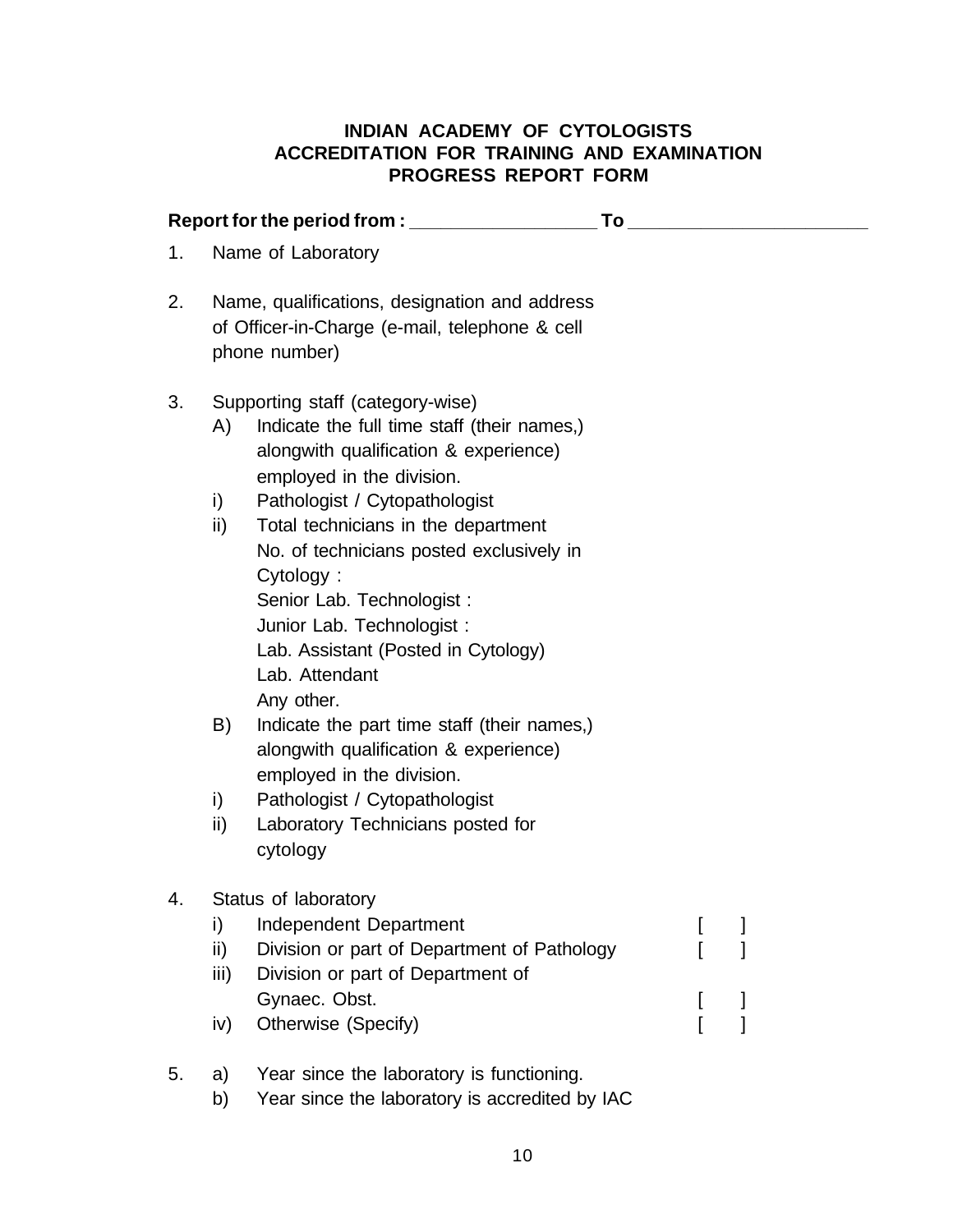- 6. Previous progress report of last 3 years **Satisfactory Unsatisfactory**
- 7. Revisitation with date Recommended Not recommended Does not apply
- 8. Any major deviation from initial visitation / revisitation ? Yes

No

If 'yes' please specify (attach separate sheet)

- 9. Details of the work load in the laboratory for last three years
	- i) Exfoliative cytology
		- a) Number\_\_\_\_\_\_\_\_\_\_\_\_\_\_\_\_\_\_\_\_
		- b) Adequacy \_\_\_\_\_\_\_\_\_\_\_\_\_\_\_\_\_\_
	- ii) Fine Needle Aspiration Cytology
		- a) Number \_\_\_\_\_\_\_\_\_\_\_\_\_\_\_\_\_\_\_\_
		- b) Adequacy \_\_\_\_\_\_\_\_\_\_\_\_\_\_\_\_\_\_\_\_\_
	- iii) Cyto-Histo correlation (%)
	- iv) Negative smears examined for quality control (%)
- 10. Details of teaching and training programme held :
	- i) Workshops
	- ii) In-service training
		- a) Cytopathologist / Pathologist
		- b) Cytotechnologist
		- c) Cytotechnician
		- d) Research Fellow
		- e) Others (such as graduates / postgraduates)